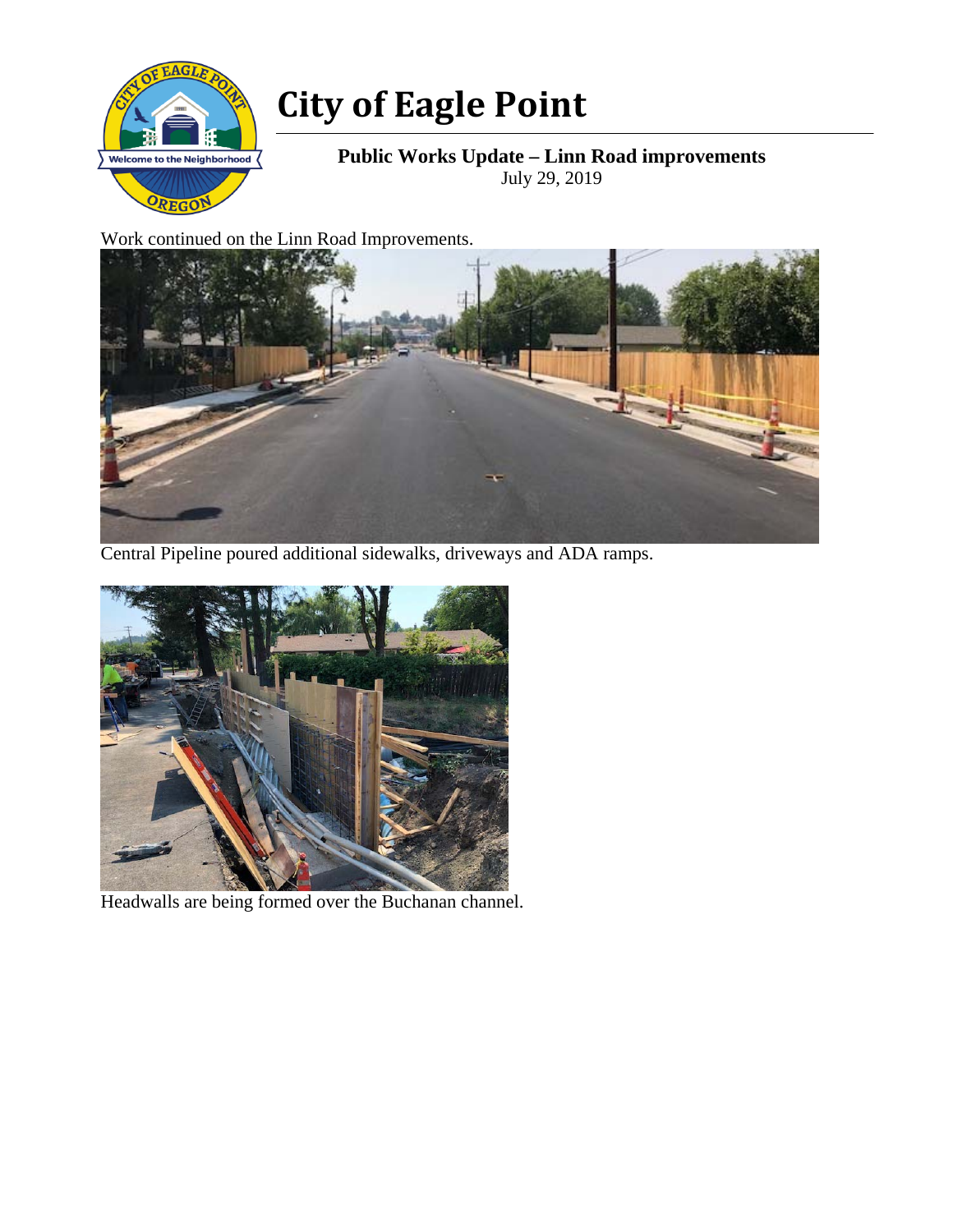

Overstreet Hydroseeding completed the last irrigation connections.



Quality Fence continued placing fencing throughout the project.



Hunter Communications has one line to remove, followed by removal of the remaining power poles by Pacific Power.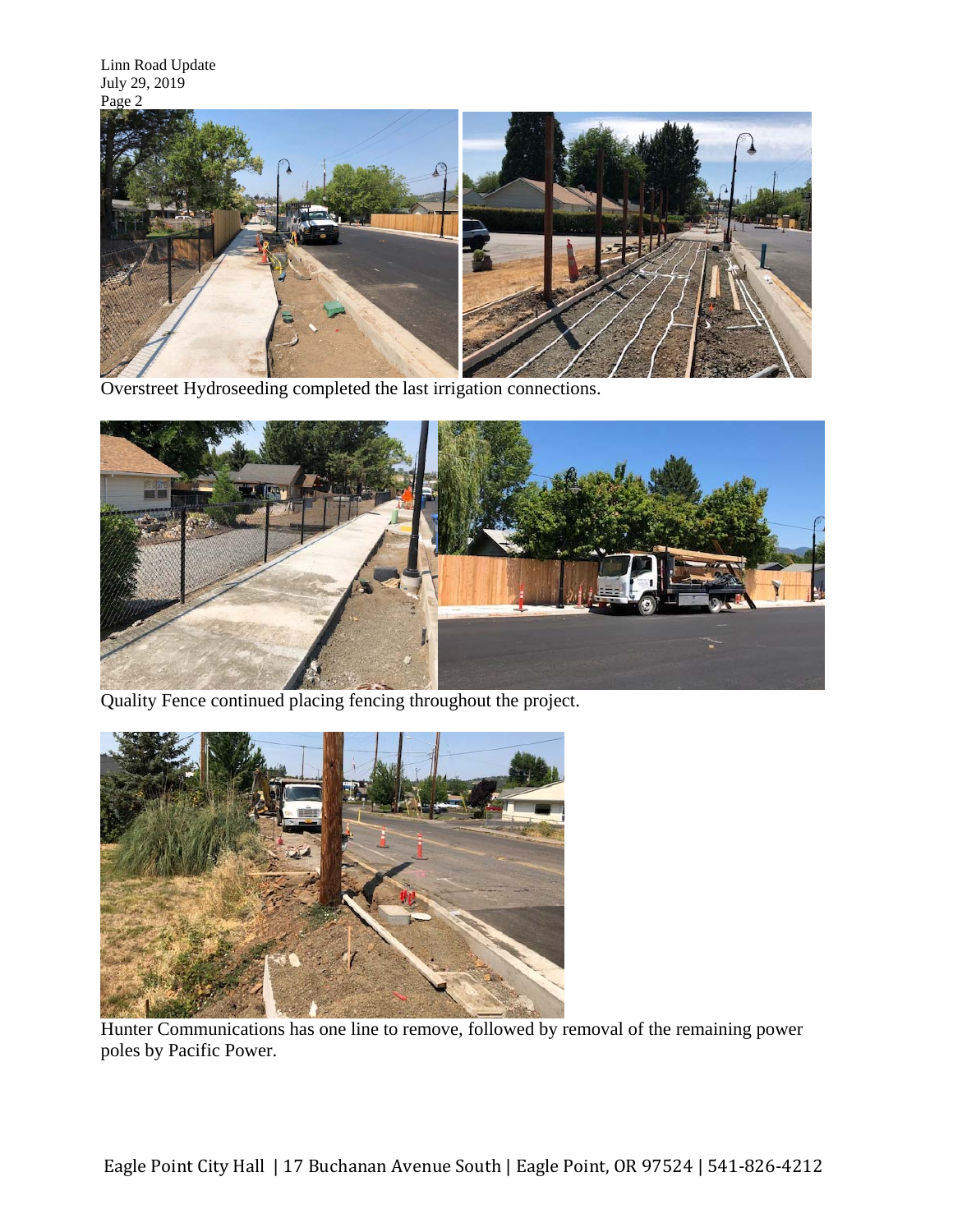Linn Road Update July 29, 2019 Page 2



Work began to place the vinyl crosswalk striping.



Drainage ties ins were completed on the side streets.

Looking Ahead – Week of July 29, 2019

- Quality Fence is scheduled to continue fence installation.
- Overstreet is scheduled to begin planting.
- Remaining sidewalks and concrete driveways are scheduled to be completed.
- Headwall construction will continue for the Linn Road culvert.
- Paving of driveways (tie in from new concrete driveways) is scheduled.
- Temporary mailboxes will be replaced with permanent cluster mailboxes.